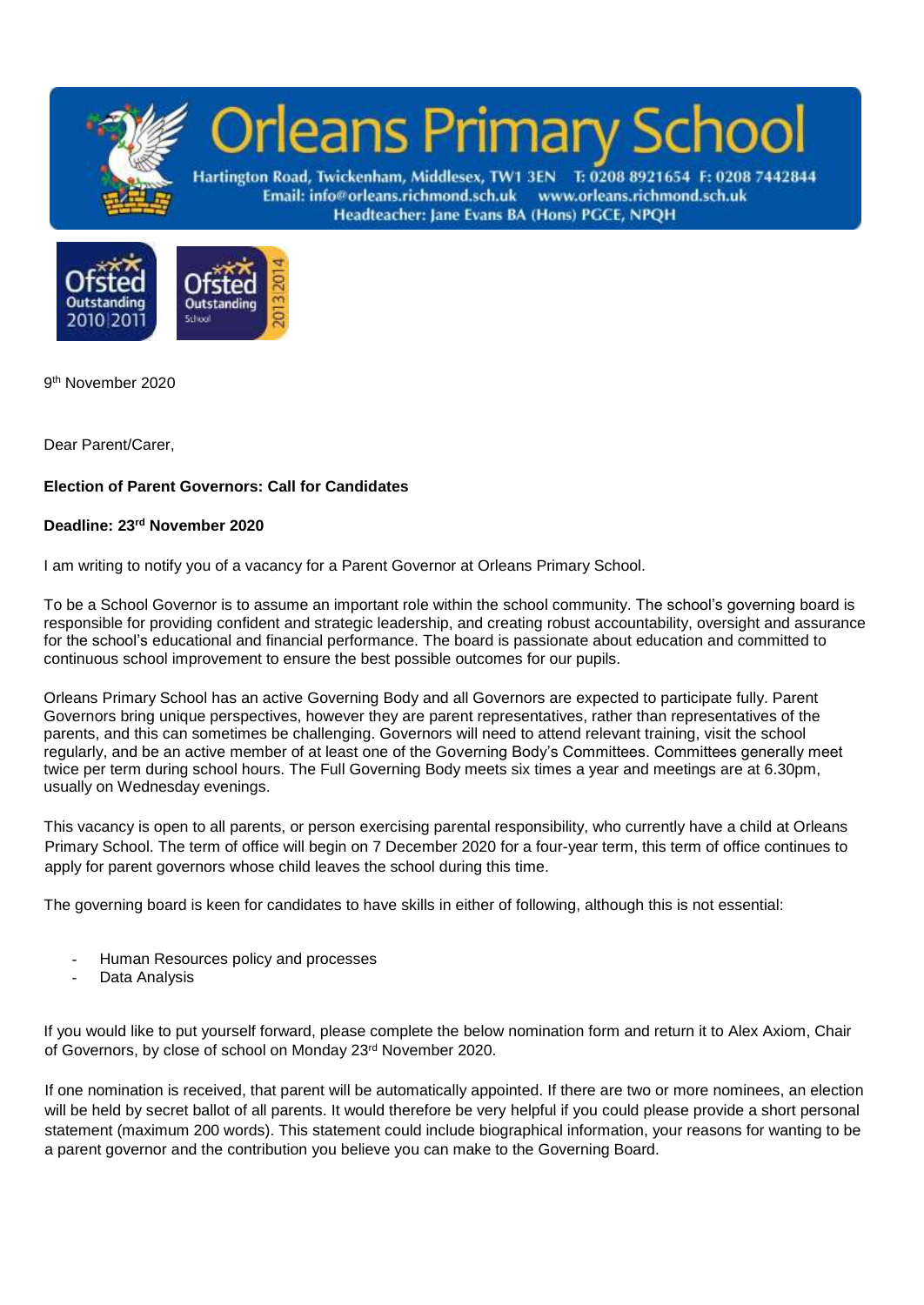The Governing Board is integral in setting the strategic direction of the school and I do hope that you will consider supporting the school in this important and rewarding way. If you have any queries about this process or would like to find out more about the role, please contact **[aaxiom@orleans.richmond.sch.uk](mailto:aaxiom@orleans.richmond.sch.uk)** or 07779 021395 or you may contact our current parent governor, Caroline Green on careen@orleans.richmond.sch.uk or 07540 890730.

Kind Regards,

Alex Axiom

Chair of Governors

07779 021395

[aaxiom@orleans.richmond.sch.uk](mailto:aaxiom@orleans.richmond.sch.uk)